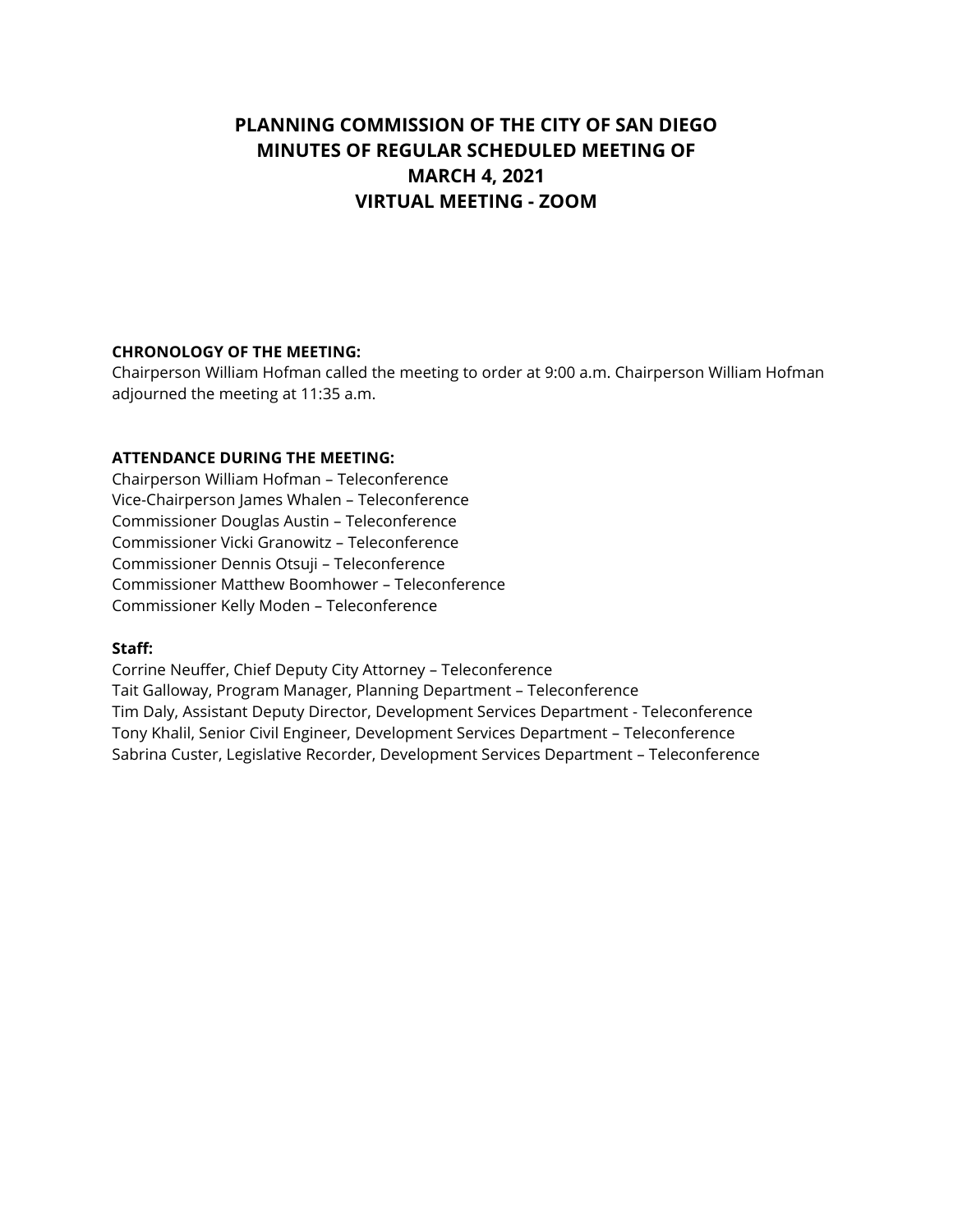# **ANNOUNCEMENTS/PUBLIC COMMENT**

None.

**REQUESTS FOR ITEMS TO BE CONTINUED AND/OR WITHDRAWN** None.

### **CONSENT AGENDA**

# **ITEM–1 \*32nd & BROADWAY – PROJECT NO. 637438**

City Council District: 3 Plan Area: Greater Golden Hill Staff: Travis Cleveland

No public testimony on this item.

# **COMMISSION ACTION:**

MOTION BY VICE-CHAIRMAN WHALEN TO:

- RECOMMEND THE CITY COUNCIL ADOPT MITIGATED NEGATIVE DECLARATION NO. 637438 AND ADOPT MITIGATION MONITORING AND REPORTING PROGRAM
- RECOMMEND THE CITY COUNCIL APPROVE PUBLIC RIGHT-OF-WAY VACATION NO. 2324692
- RECOMMEND THE CITY COUNCIL APPROVE TENTATIVE MAP NO. 2324694
- RECOMMEND THE CITY COUNCIL APPROVE NEIGHBORHOOD DEVELOPMENT PERMIT NO. 2324693
- RECOMMEND THE CITY COUNCIL APPROVE SITE DEVELOPMENT PERMIT NO. 2471596

Second by Commissioner Moden. The motion passed by a vote of 7-0-0 with Commissioners Hofman, Otsuji, Granowitz, Austin, Moden, Boomhower and Whalen voting yea.

# **APPROVAL OF THE AGENDA**

Approved

# **DIRECTOR'S REPORT**

Tait Galloway, Program Manager, Planning Department announced that March is the annual elections for Community Planning Groups.

Tait also informed the commission that on both the Development Services and Planning Department website, a new feature was added called About Being Informed. You can sign up on our Constant Contact to receive upcoming notices on projects, agendas, etc.

We will also be providing a workshop for the upcoming Mira Mesa Community Planning. We will keep you posted on the date.

Reported that they spoke with SANDAG staff regarding Barrio Logan and found out the discrepancy between the numbers on the demographics was due to using census numbers and estimates.

Tim Daly, Development Services Department announced that on March 1, 2021 Development Services introduced the next wave of online permits and plan review to make it easier for customers to apply for permits and utilized the full Cloud base software to review plans using the electronic plan review. On Tuesday this week, we have a new curbside plan pickup services that we are offering by using the online appointment feature.